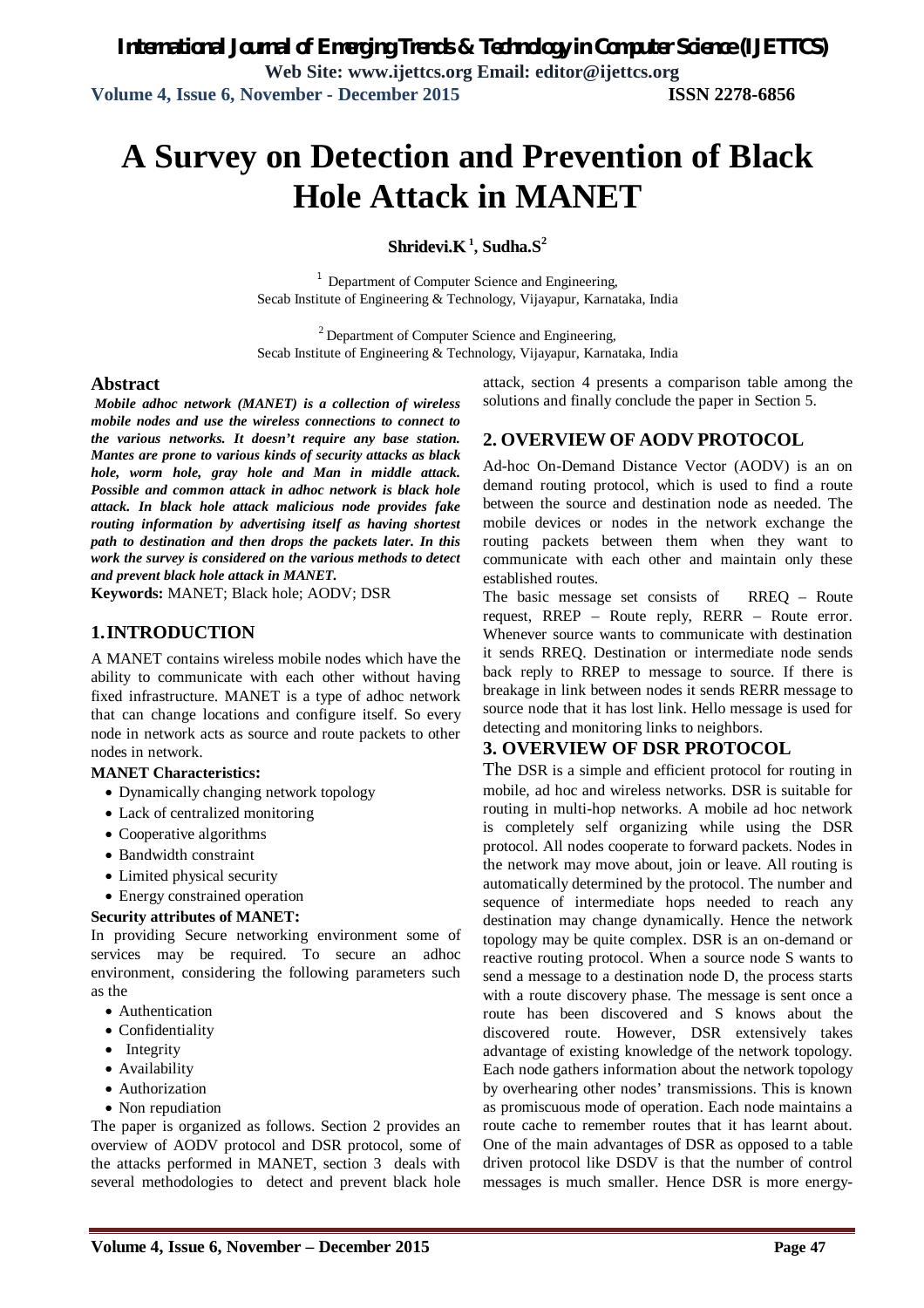# *International Journal of Emerging Trends & Technology in Computer Science (IJETTCS)* **Web Site: www.ijettcs.org Email: editor@ijettcs.org**

# **Volume 4, Issue 6, November - December 2015 ISSN 2278-6856**

efficient and does not congest the network with too many control messages.

#### **Table 1:** Attacks on MANET

| Type of<br><b>Attack</b>  | <b>Description</b>                                                                                                                                                                                                         |
|---------------------------|----------------------------------------------------------------------------------------------------------------------------------------------------------------------------------------------------------------------------|
| <b>Black</b> hole         | Drops the packets by sending false<br>route reply messages to the route<br>request instead of forwarding.                                                                                                                  |
| Wormhole                  | Tunneling the packets in one location<br>of network and receiving packets in<br>other location of network. Tunneling<br>between two colliding attackers in the<br>network.                                                 |
| Gray hole                 | Nodes can drop the packets partially<br>and act as honest node.                                                                                                                                                            |
| Man in<br>middle          | Messages between two parties who<br>believe they are communicating<br>directly with each other. Fact is that<br>controlled by an attacker itself.                                                                          |
| <b>Byzantine</b>          | Selectively drop packets by<br>making<br>routing loops, forwarding packets<br>through non-optimal paths<br>with<br>compromised nodes.                                                                                      |
| Rushing                   | Quickly forwards the control messages<br>to gain the access to the network .On<br>demand routing protocols that use the<br>duplicate suppression during route<br>discovery process which are vulnerable<br>to this attack. |
| Resource<br>consumption   | Malicious node tries to consume, waste<br>resources of other nodes present in the<br>network.                                                                                                                              |
| Information<br>disclosure | Compromised node may leak<br>confidential or important information<br>to unauthorized nodes in the network.                                                                                                                |

# **4. METHODOLOGIES TO DETECT AND PREVENT BLACK HOLE ATTACK**

Latha Tamilselvan, V Sankaranarayanan [1], presents a solution that modifies the AODV routing protocol, which avoids the multiple black holes nodes in the network. It uses the Fidelity table that where the participating node in the network is assigned a fidelity level that gives the reliability for that node. If the level of node is 0 values, it is considered as a black hole node and it will discarded from the network. Solution for detection of Black hole is that before sending data packets to the route ensure about the reliability of it.

Tamilselvan L et al. And V. Sankaranarayanan [2], proposes a solution based on an AODV routing protocol. The source node has to wait for other replies with next hop information without sending the data packets to the

destination. The concept is setting timer for collecting the other request from other nodes after receiving the first request. It sets timer in the Timer expired table, to collect the further RREP from different nodes are stored in Collect route reply table (CRRT) with the sequence number, and the time at which the packet arrives. The route validity is checked based on the arrival time of the first request and the threshold value.

Deng et. al. [3], has proposes an algorithm to prevent black hole attacks in ad hoc networks. According to their algorithm, any node on receiving a RREP packet, it will cross checks with the next hop on the route to the destination from a correct path. If the next hop either does not have a link to the node that sent the RREP or does not have a route to the destination then the node that sent the RREP is considered as malicious. This technique does not work when the malicious nodes cooperate with each other. In this when any intermediate node replies for RREQ, it includes the next hop information to the destination in the RREP packet. When the source node receives this RREP packet, it sends a further request to the next hop of the replied node and asks them about the replied node and about the route to the destination. Thus easily identify of the replied node if the next hop is trusted otherwise not.

Fidel Thachil, K C Shet [4], proposes a trust based approach for AODV protocol to mitigate black hole attack in Manet. The black hole attack can interrupt the communication between the various nodes in AODV for MANET. In the AODV the malicious activities are not monitored. AODV is most widely used protocol for Manet. In case of AODV all mobile nodes work in cooperation to find a route path from source to destination. Data transmission will take place only after the route is established. AODV uses the three control messages. These messages are RREP, RREQ and RERR. Here each node monitors the neighboring node and calculates the trust value of the neighboring node. If the trust value of a monitored node goes below a threshold, then the monitoring node assume it as malicious and avoids that node from the route path.

Mohanapriya and Krishnamurthy [5], presented a Modified Dynamic Source Routing Protocol (MDSR) to detect and prevent selective black hole attack. The source node selects the first shortest path to the destination, to intimate the no. of data packets it sends to the destination. The source node then selects the second shortest path for actual transmission of data. Then packet count and transmitted data both are compared. If difference is significant i.e. abnormality is detected the nearby IDS node broadcast a message informing all nodes to obscure all nodes from network.

Prachee N. Patil, Ashish T. Bhole [6], and Black Hole Attack Prevention in Mobile Ad Hoc Networks using Route Caching: The Dynamic Source Routing (DSR) algorithm makes use of caching concepts to store all newly constructed routing paths in mobile ad hoc networks. Route caching is aggressively used by DSR. By virtue of source routing, it is possible to cache every overhead route without causing loops. Basically the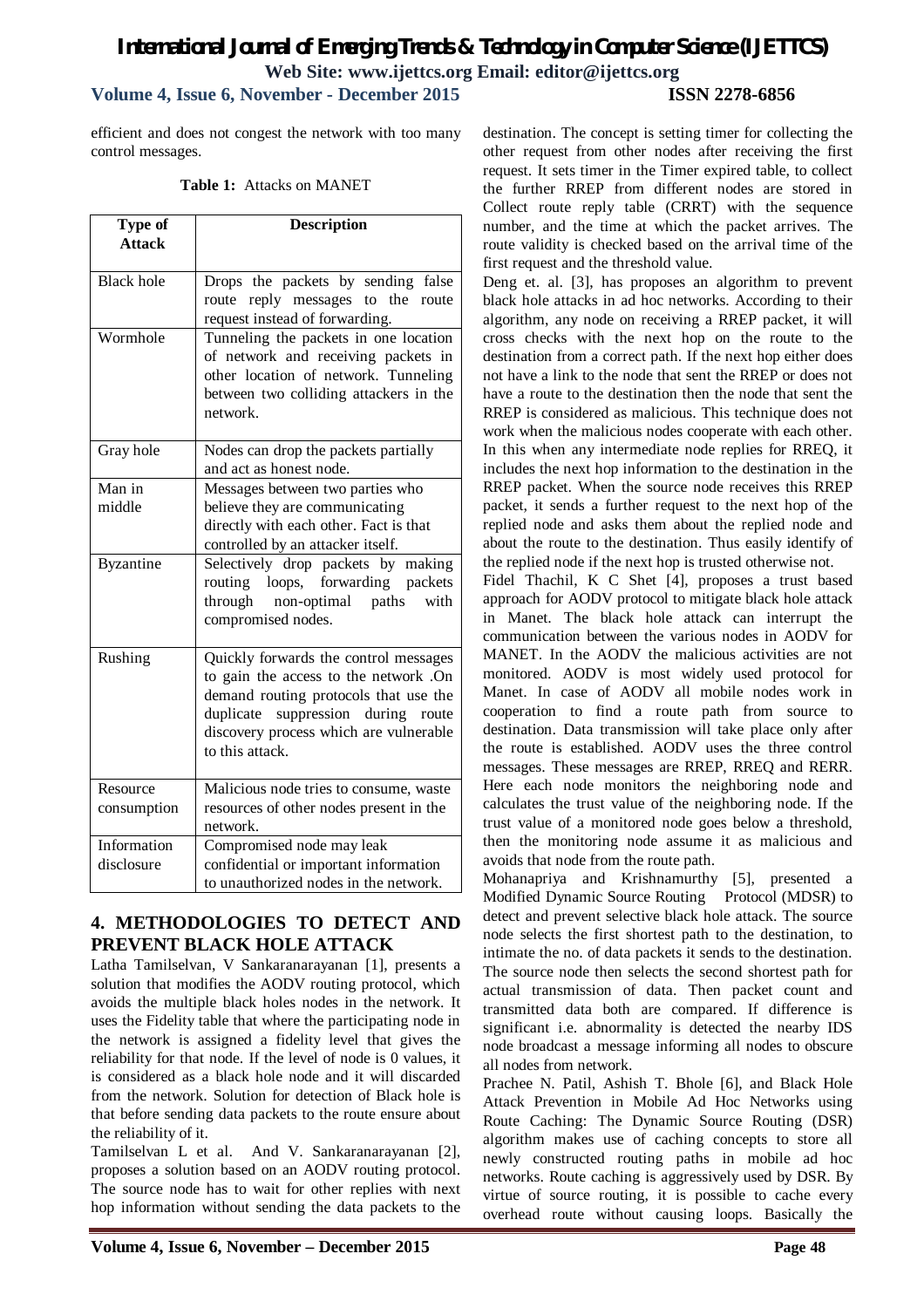# *International Journal of Emerging Trends & Technology in Computer Science (IJETTCS)* **Web Site: www.ijettcs.org Email: editor@ijettcs.org**

## **Volume 4, Issue 6, November - December 2015 ISSN 2278-6856**

forwarding nodes are caching source route from the packet and forwards it for future use. Also, the destination replies to all requests. Thus the source learns many alternate routes to the destination that are cached. In this paper author propose a new approach for black hole prevention in DSR based on route caching. In this approach, once the black hole node is detected in MANET during the path construction, pass the black hole node id to path function of DSR. In this function, paths are ready to be added in route cache; however priory to add each path in route cache is decided by passing these paths for presence of black hole node id.This process makes use of normal time of Caching process only.

Anita et al. [7], proposed a mechanism for detecting black hole attacks in MANETs using a certificate based authentication method that can counter the eject of black hole Attack. They used certificate chaining for authenticating the nodes in the MANET. Their Solution consists of two phases: certificate phase and authentication phase. Once the route has been established between the source and destination nodes, the nodes forming the route enter into the Certitification phase. The source node then identifies the next hop node and generates the public key then issues the public key certificate to the node that the source node is convinced of having the security parameters. The issued certificates have an expiry time, considered as a certain time interval. The source node transmits the data to the destination node only if it receives the authenticated reply from the destination node. If the binding between the node and its key is found to be invalid, the issuing node revokes the certificate, and the node is considered to be malicious.

G. Indirani et al. [8], proposed a defense mechanism based on DSR algorithm having two extensions Watchdog and Pathrater. Watchdog module identify the misbehaving node by keeping a watch on node that it forward the packet to next node, if node does not forward the packet then it is considered as misbehaving node and is reported. Pathrater uses this information given by watchdog module and deletes the corresponding route from the route table and determine another route available to the destination by looking in its cache table. If no route available then Pathrater will broadcast a Route Request to get a new route to the destination.

Sangheetaa Sukumran et al. [9], proposed a solution for on-demand routing protocol using reputation mechanism. This approach calculates the reputation values of the nodes using simple formula. Any node is supposed to maintain a good reputation value in order to receive network services.. When a node tries to identify a route, its route request will be forwarded by the neighboring nodes only if it reputation value is higher than the threshold value i.e. this node must be in the white list. Thus a node needs to maintain a good reputation value in order to enjoy network services. A misbehaving node which is isolated has no chance of rejoining the network until the entire network is reformed. This will decrease the efficiency and effectiveness of the network, low reputation value node is

not allowed to participate in a network until network is reformed. Provided a solution that uses reputation with cache clearance process that not only improve the efficiency and reduce network overhead but also permit every node to participate into the route selection process for communication.

Tsou, Chang, Lin, Chao and Chen [10], presented a novel approach entitled Bait DSR (BDSR) scheme to defend the collaborative black hole attacks. This approach has been composed of both proactive and reactive method to create a hybrid routing protocol. The basis routing protocol utilized is the Dynamic Source Routing on demand routing. In this approach, firstly the source node sends bait RREQ packet. A similar technique that was used in DSR is used here to prevent the traffic jam problem which will be generated by bait RREQ. These sent bait RREQs could easily detect malicious nodes and defend against black hole attacks. RREPs additional field is able to keep the identity of malicious nodes. Therefore, the source node could simply discover the situation of malicious nodes and Remove all the RREPs coming from that location. This approach has higher PDR in compare with existing DSR and the communication overhead was improved when compared with DSR routing protocol.

Vaishali B [11], proposed a modified DSR for mitigating Black hole Impact in MANET was proposed. In this approach a source node uses RREP available in its route cache or sent by an intermediate node for forwarding the first data packet and waits for the acknowledgment (ack).If ack comes within a certain time, then this route is safe and succeeding packets are sent on the same route otherwise to identify the presence of malicious node a fictive route request is sent along the suspected route with the destination address as fictive address which is not there in the network. The node that replies to this fictive route request is listed as black hole and it is not included in the further routing process. If the route reply is from destination node then the route is considered as safe route.

## **5. COMPARISON OF SOLUTIONS TO BLACK HOLE ATTACK**

The various solutions to black hole attacks proposed by several authors are analyzed and made a comparison based on important parameters and depicted in Table2.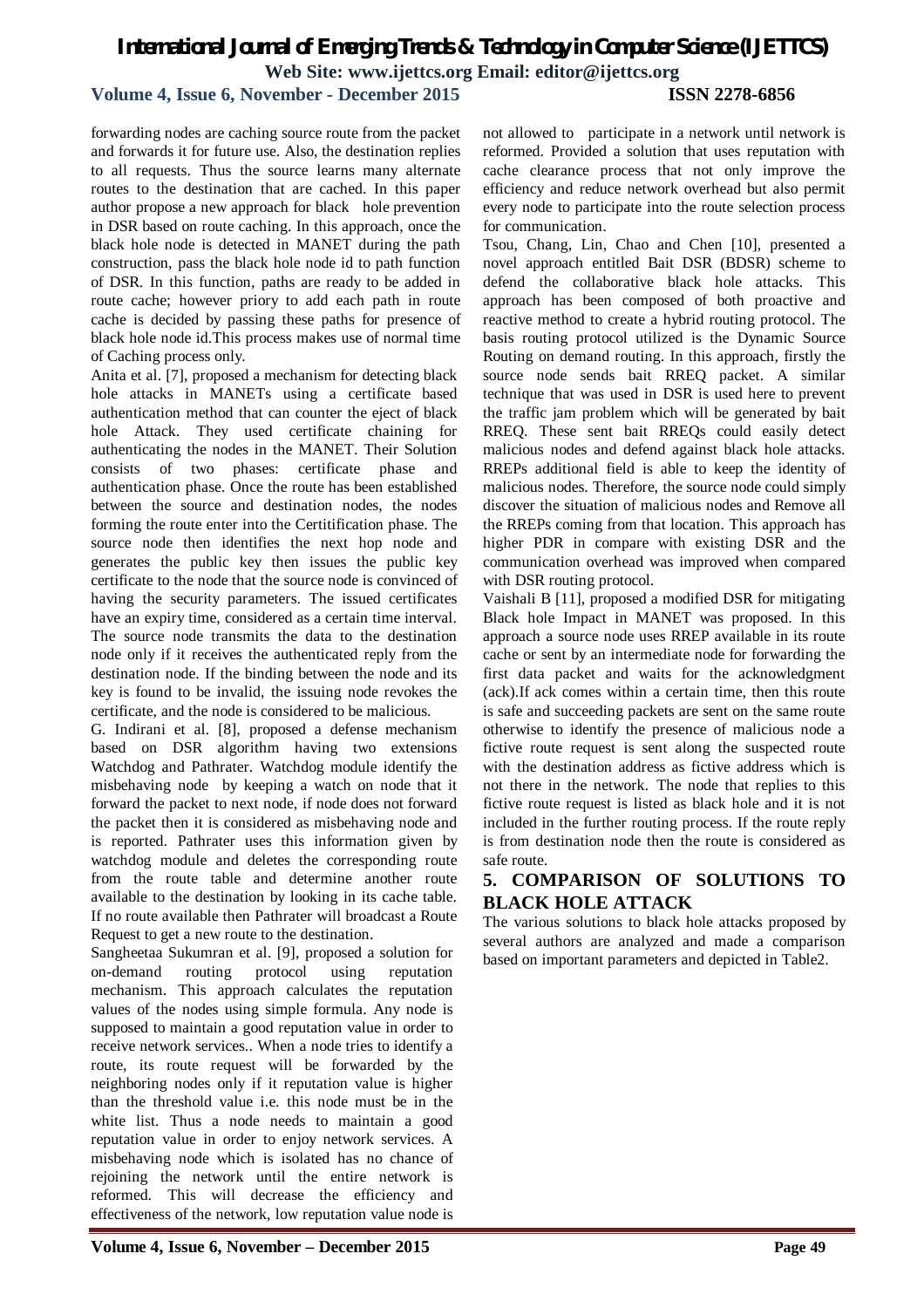# *International Journal of Emerging Trends & Technology in Computer Science (IJETTCS)* **Web Site: www.ijettcs.org Email: editor@ijettcs.org Volume 4, Issue 6, November - December 2015**

| <b>Author</b>                                            | $\cdot$ comparison<br><b>Title</b>                                                                                             | <b>Methodology</b>                                                      | <b>Routing</b>  | <b>Drawback</b>                                 |
|----------------------------------------------------------|--------------------------------------------------------------------------------------------------------------------------------|-------------------------------------------------------------------------|-----------------|-------------------------------------------------|
|                                                          |                                                                                                                                |                                                                         | <b>Protocol</b> |                                                 |
| LathaTamilselvan,<br>Dr.V.Sankaranaray<br>anan           | Prevention of Black hole<br>Attack in<br><b>MANET</b>                                                                          | <b>Collect Route</b><br>Reply<br>Table(CRRT)                            | <b>AODV</b>     | Delay                                           |
| Latha Tamilselvan,<br>Dr.V.Sankaranaray<br>anan          | Prevention of co-operative<br>black hole attack in<br><b>MANET</b>                                                             | Fidelity table                                                          | <b>AODV</b>     | Delay                                           |
| Deng et.al                                               | Simulation to detect and<br>removal of blackhole attack<br>in MANET                                                            | Route request and<br>reply to next hop<br>node                          | <b>AODV</b>     | Routing overhead and<br>black hole attack       |
| Fidel Thachil, K C<br>Shet                               | A trust based approach for<br>AODV protocol to<br>mitigate black hole attack<br>in MANET                                       | <b>Trust based</b><br>approach                                          | <b>AODV</b>     |                                                 |
| M. Mohanapriya<br>and<br>Ilango<br>Krishnamurthy         | Modified DSR protocol for<br>detection and removal of<br>selective black hole attack in<br><b>MANET</b>                        | MDSR for shortest<br>path                                               | <b>DSR</b>      | Detection.                                      |
| Prachee N. Patil,<br>Ashish T. Bhole                     | <b>Black Hole Attack</b><br>Prevention in Mobile Ad<br>Hoc Networks using Route<br>Caching                                     | Caching concept                                                         | <b>DSR</b>      | Caching process                                 |
| E. A. M. Anita                                           | Black hole attack prevention<br>in multicast routing<br>protocols for mobile ad hoc<br>networks using certificate<br>chaining  | Certificate based<br>authentication<br>method                           | <b>DSR</b>      | The issuing node<br>revokes the<br>certificate. |
| G. Indirani, Dr. K.<br>Selvakumar, V.<br>Sivagamasundari | Intrusion Detection and<br>Defense Mechanism for<br><b>Packet Replication Attack</b><br>over MANET Using<br>Swarm Intelligence | DSR algorithm<br>having two<br>extensions<br>Watchdog and<br>Path rater | <b>DSR</b>      | Fails to detect<br>malicious nodes.             |

**Table 2**: Comparison of Solutions to Black Hole Attack